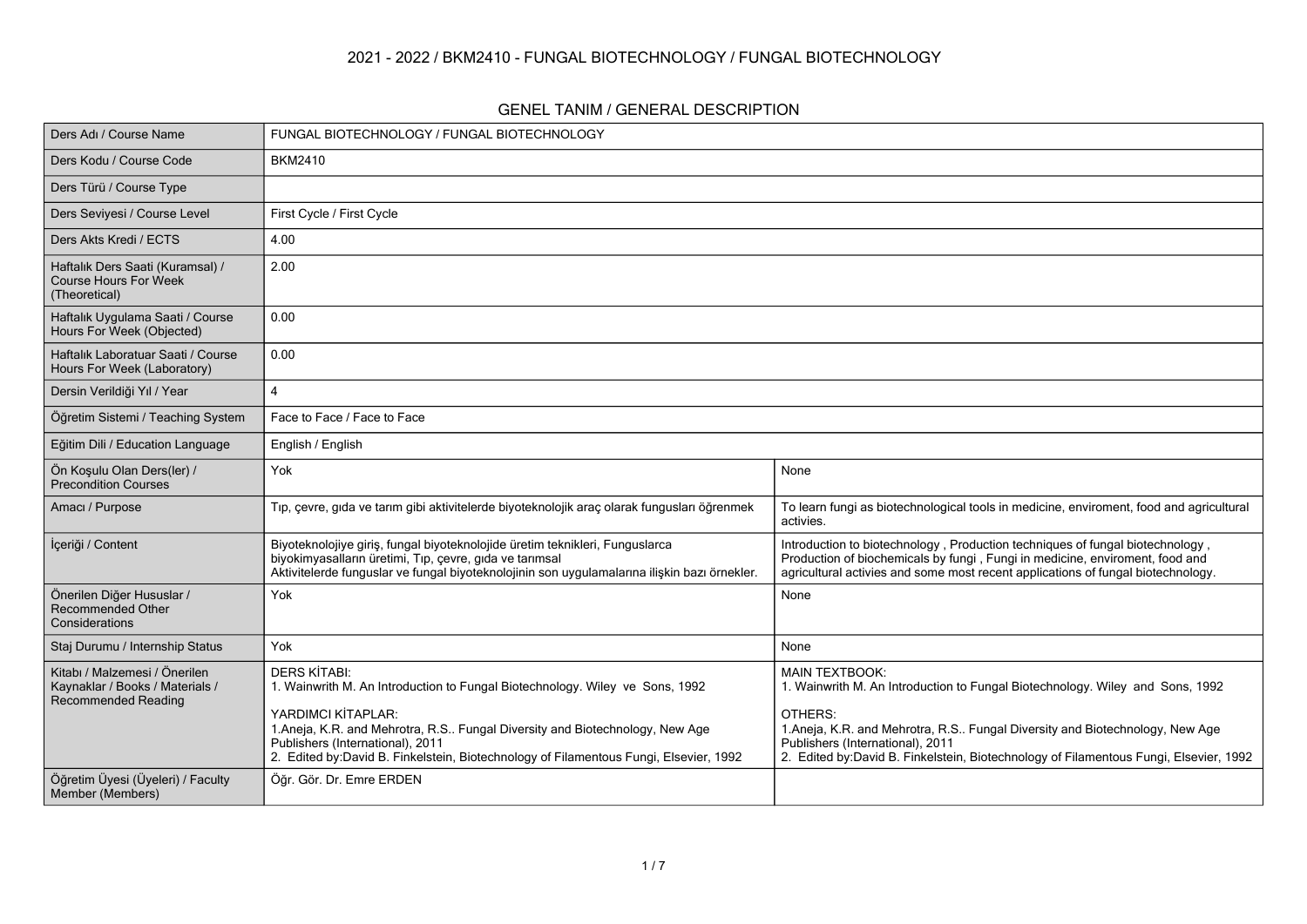## **ÖĞRENME ÇIKTILARI / LEARNING OUTCOMES**

|                       | Funguslar hakkında biyoteknolojideki temel prensipleri keşfetme                                                                      | Discover basic principles in biotechnology on fungi                                                                             |
|-----------------------|--------------------------------------------------------------------------------------------------------------------------------------|---------------------------------------------------------------------------------------------------------------------------------|
| $\overline{2}$        | Fungal biyoteknolojide yer alan prosesler hakkında bilgi edinme                                                                      | Examine and illustrate processes involved in fungal biotechnology                                                               |
| 3                     | Fungal enzimlerin üretimi ve ölçek büyütme mantığını tanımlayabilme                                                                  | Describe the logistics of scale up and production of fungal enzymes                                                             |
| $\boldsymbol{\Delta}$ | Fungal biyoteknoloji üzerine yapılan araştırmalarla ilgili en son literatürleri okuma ve yapılan<br>çalışmalar hakkında bilgi edinme | Read the latest published literature in the field and insight into ongoing research on fungal<br>biotechnology                  |
| 5                     | Fungal sekonder metabolitleri yeniden organize etme                                                                                  | Reorganize fungal seconder metabolites                                                                                          |
| 6                     | Yeni endüstriyel fungusları keşfetme                                                                                                 | Discover novel industrial uses of fungi                                                                                         |
|                       | Farklı sektörlerde fungusları kullanabilme                                                                                           | Apply Fungi on agricultural biotechnology                                                                                       |
|                       | Dinleyicilerin talepleri doğrultusunda ve teknik alt yapılarına göre bir dökümanın içeriğini organize<br>etme                        | Organizing the contents of a document according to the demands of the audience and according to<br>the technical infrastructure |
| 9                     | Biyoteknolojik uygulamanın sosyal, kültürel, siyasi ve çevresel hususlarını anlama                                                   | Understanding the social, cultural, political and environmental aspects of biotechnological practice                            |
| 10                    | Biyoteknolojik uygulamanın sosyal, kültürel, siyasi ve çevresel hususlarını anlama                                                   | To be able to search scientific literature and related sources independently                                                    |
| 11                    | Sınıf çalışmalarına katılarak grup tartışmaları ve sorun giderme yeteneğinde deneyim kazanma                                         | Gaining experience in group discussions and problem solving by participating in class work                                      |
| 12                    | Son verileri takip edebilme                                                                                                          | To follow the latest data                                                                                                       |

**HAFTALIK DERS İÇERİĞİ / DETAILED COURSE OUTLINE**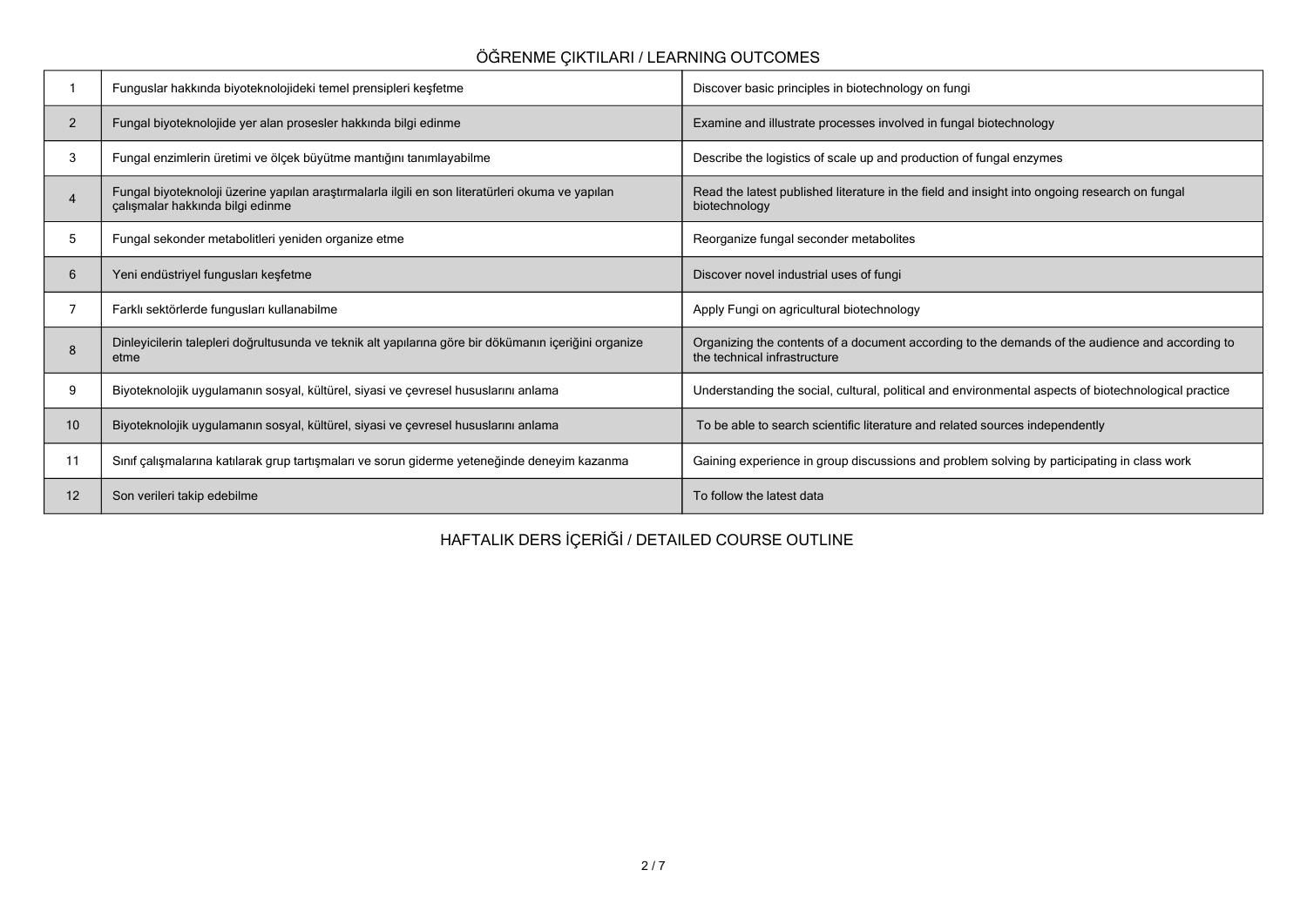|                | Hafta / Week                                  |          |     |                                                                |                           |  |  |  |  |
|----------------|-----------------------------------------------|----------|-----|----------------------------------------------------------------|---------------------------|--|--|--|--|
|                | Teorik Dersler / Theoretical                  | Uygulama | Lab | Öğretim Yöntem ve<br>Teknikleri/Teaching Methods               | Ön Hazırlık / Preliminary |  |  |  |  |
| -1             | Giriş/Oryantasyon                             |          |     | Techniques                                                     |                           |  |  |  |  |
|                | Introduction / Orientation                    |          |     |                                                                |                           |  |  |  |  |
|                | Teorik Dersler / Theoretical                  | Uygulama | Lab | Öğretim Yöntem ve<br>Teknikleri/Teaching Methods<br>Techniques | Ön Hazırlık / Preliminary |  |  |  |  |
| 2              | Biyoteknolojiye giriş                         |          |     |                                                                |                           |  |  |  |  |
|                | Introduction to biotechnology                 |          |     |                                                                |                           |  |  |  |  |
| 3              | Teorik Dersler / Theoretical                  | Uygulama | Lab | Öğretim Yöntem ve<br>Teknikleri/Teaching Methods<br>Techniques | Ön Hazırlık / Preliminary |  |  |  |  |
|                | Fungal biyoteknolojide üretim teknikleri      |          |     |                                                                |                           |  |  |  |  |
|                | Production techniques of fungal biotechnology |          |     |                                                                |                           |  |  |  |  |
|                | Teorik Dersler / Theoretical                  | Uygulama | Lab | Öğretim Yöntem ve<br>Teknikleri/Teaching Methods<br>Techniques | Ön Hazırlık / Preliminary |  |  |  |  |
| $\overline{4}$ | Funguslarca biyokimyasalların üretimi         |          |     |                                                                |                           |  |  |  |  |
|                | Production of biochemicals by fungi           |          |     |                                                                |                           |  |  |  |  |
|                | Teorik Dersler / Theoretical                  | Uygulama | Lab | Öğretim Yöntem ve<br>Teknikleri/Teaching Methods<br>Techniques | Ön Hazırlık / Preliminary |  |  |  |  |
| $\sqrt{5}$     | Medikal biyoteknolojide funguslar             |          |     |                                                                |                           |  |  |  |  |
|                | Fungi in medical biotechnology                |          |     |                                                                |                           |  |  |  |  |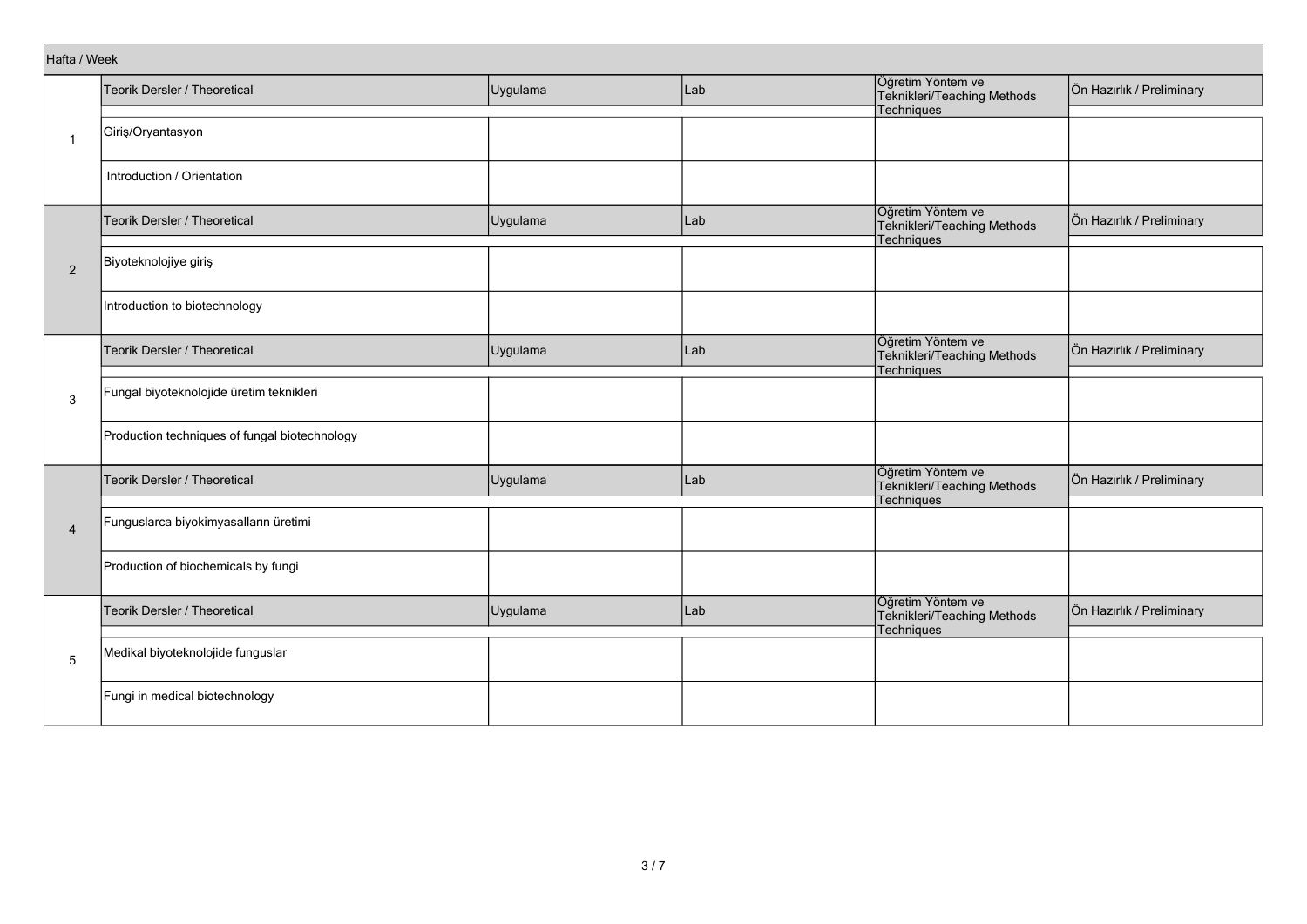|                 | Teorik Dersler / Theoretical                  | Uygulama | Lab | Öğretim Yöntem ve<br>Teknikleri/Teaching Methods<br>Techniques        | Ön Hazırlık / Preliminary |  |  |
|-----------------|-----------------------------------------------|----------|-----|-----------------------------------------------------------------------|---------------------------|--|--|
| $6\phantom{1}6$ | Fungusların güncel endüstriyel kullanımları-1 |          |     |                                                                       |                           |  |  |
|                 | Novel industrial uses of fungi 1              |          |     |                                                                       |                           |  |  |
|                 | Teorik Dersler / Theoretical                  | Uygulama | Lab | Öğretim Yöntem ve<br>Teknikleri/Teaching Methods<br>Techniques        | Ön Hazırlık / Preliminary |  |  |
| $\overline{7}$  | Fungusların güncel endüstriyel kullanımları-2 |          |     |                                                                       |                           |  |  |
|                 | Novel industrial uses of fungi 2              |          |     |                                                                       |                           |  |  |
|                 | Teorik Dersler / Theoretical                  | Uygulama | Lab | Öğretim Yöntem ve<br>Teknikleri/Teaching Methods<br>Techniques        | Ön Hazırlık / Preliminary |  |  |
| 8               | Arasınav                                      |          |     |                                                                       |                           |  |  |
|                 | Midterm Exam                                  |          |     |                                                                       |                           |  |  |
|                 | Teorik Dersler / Theoretical                  | Uygulama | Lab | Öğretim Yöntem ve<br>Teknikleri/Teaching Methods<br><b>Techniques</b> | Ön Hazırlık / Preliminary |  |  |
| 9               | Biyoyıkım ajanları olarak funguslar           |          |     |                                                                       |                           |  |  |
|                 | Fungi as agents of biodegradation             |          |     |                                                                       |                           |  |  |
|                 | Teorik Dersler / Theoretical                  | Uygulama | Lab | Öğretim Yöntem ve<br>Teknikleri/Teaching Methods<br>Techniques        | Ön Hazırlık / Preliminary |  |  |
| 10              | Çevre biyoteknolojisinde funguslar            |          |     |                                                                       |                           |  |  |
|                 | Fungi in environmental biotechnolgy           |          |     |                                                                       |                           |  |  |
|                 | Teorik Dersler / Theoretical                  | Uygulama | Lab | Öğretim Yöntem ve<br>Teknikleri/Teaching Methods<br>Techniques        | Ön Hazırlık / Preliminary |  |  |
| 11              | Gıda endüstrisinde funguslar                  |          |     |                                                                       |                           |  |  |
|                 | Fungi of food industry                        |          |     |                                                                       |                           |  |  |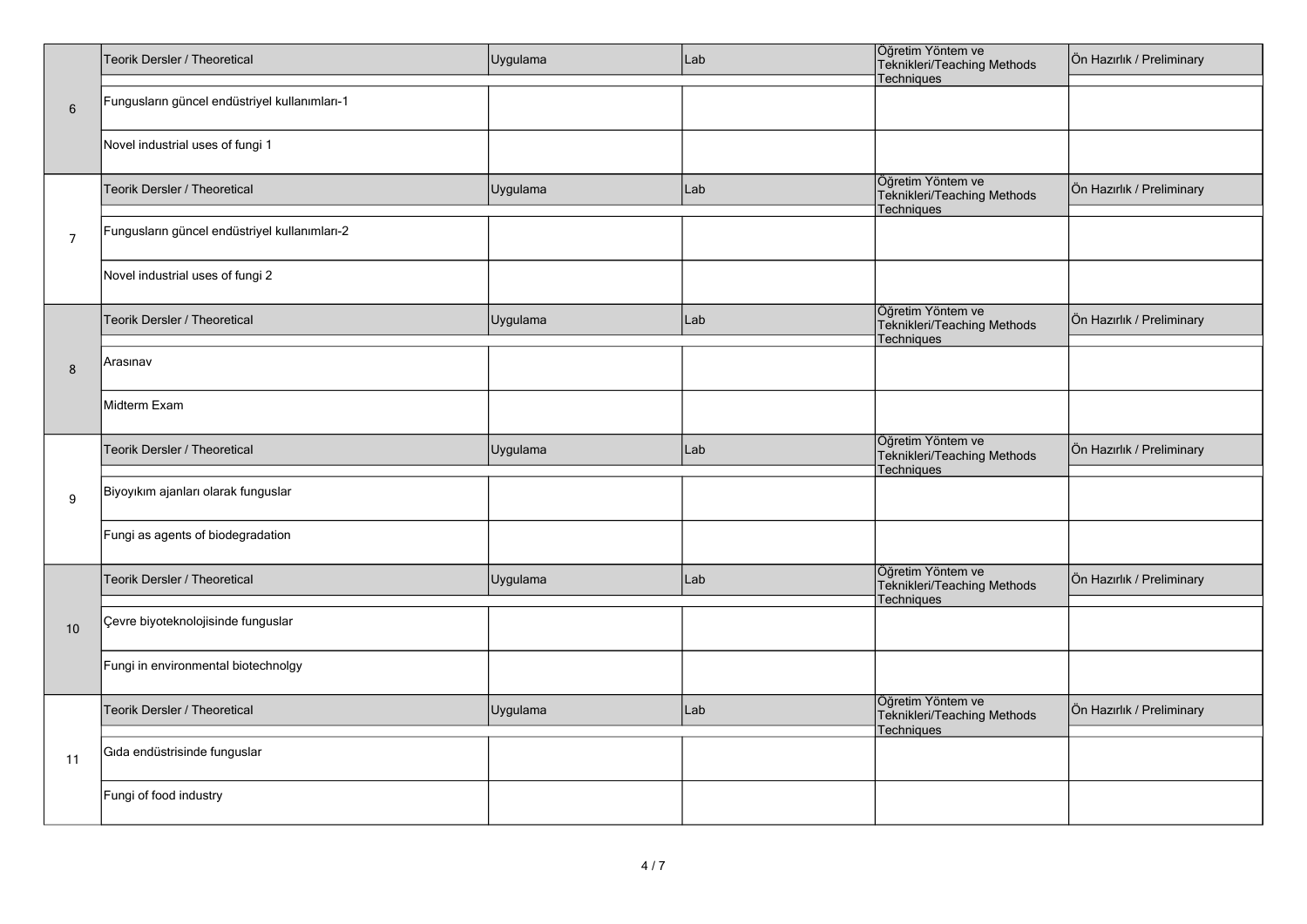|    | Teorik Dersler / Theoretical                           | Uygulama | Lab | Öğretim Yöntem ve<br>Teknikleri/Teaching Methods | Ön Hazırlık / Preliminary |
|----|--------------------------------------------------------|----------|-----|--------------------------------------------------|---------------------------|
|    | Patojenik fungusların kontrolü                         |          |     | Techniques                                       |                           |
| 12 |                                                        |          |     |                                                  |                           |
|    | Control of pathogenic fungi                            |          |     |                                                  |                           |
|    |                                                        |          |     | Öğretim Yöntem ve                                |                           |
|    | Teorik Dersler / Theoretical                           | Uygulama | Lab | Teknikleri/Teaching Methods                      | Ön Hazırlık / Preliminary |
|    |                                                        |          |     | Techniques                                       |                           |
| 13 | Tarımsal biyoteknolojide funguslar                     |          |     |                                                  |                           |
|    | Fungi in agricultural biotechnology                    |          |     |                                                  |                           |
|    |                                                        |          |     |                                                  |                           |
|    | Teorik Dersler / Theoretical                           | Uygulama | Lab | Öğretim Yöntem ve<br>Teknikleri/Teaching Methods | Ön Hazırlık / Preliminary |
|    |                                                        |          |     | Techniques                                       |                           |
| 14 | Fungal biyoteknolojide son gelişmeler-1                |          |     |                                                  |                           |
|    |                                                        |          |     |                                                  |                           |
|    | Some most recent application of fungal biotechnology 1 |          |     |                                                  |                           |
|    |                                                        |          |     | Öğretim Yöntem ve                                |                           |
|    | Teorik Dersler / Theoretical                           | Uygulama | Lab | Teknikleri/Teaching Methods                      | Ön Hazırlık / Preliminary |
|    | Fungal biyoteknolojide son gelişmeler-2                |          |     | Techniques                                       |                           |
| 15 |                                                        |          |     |                                                  |                           |
|    | Some most recent application of fungal biotechnology 2 |          |     |                                                  |                           |
|    |                                                        |          |     |                                                  |                           |
|    | Teorik Dersler / Theoretical                           | Uygulama | Lab | Öğretim Yöntem ve<br>Teknikleri/Teaching Methods | Ön Hazırlık / Preliminary |
|    |                                                        |          |     | Techniques                                       |                           |
| 16 | Final Sinavi                                           |          |     |                                                  |                           |
|    |                                                        |          |     |                                                  |                           |
|    | Final Exam                                             |          |     |                                                  |                           |
|    |                                                        |          |     |                                                  |                           |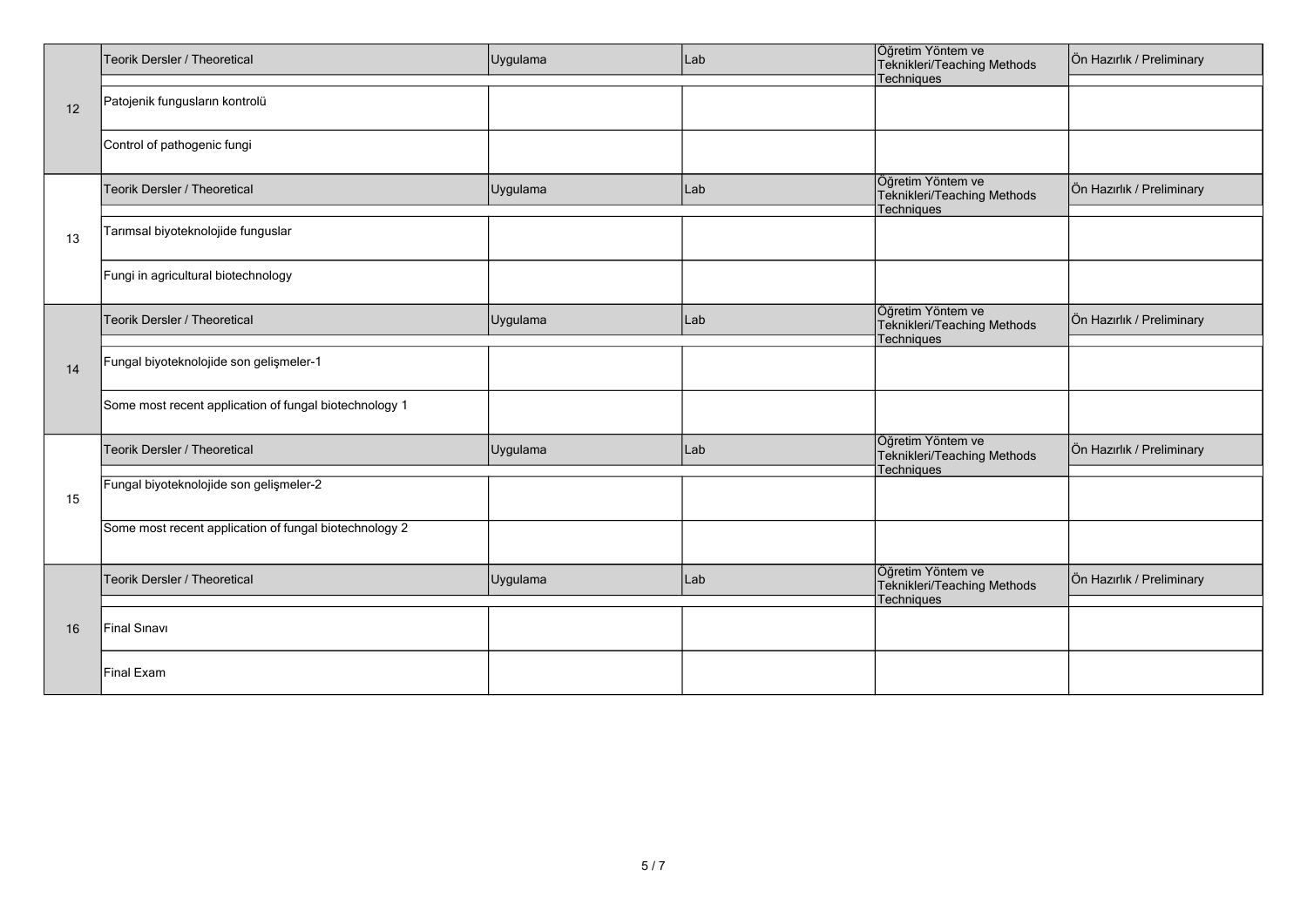## **DEĞERLENDİRME / EVALUATION**

| Yarıyıl (Yıl) İçi Etkinlikleri / Term (or Year) Learning Activities | Sayı /<br>Number | Katkı Yüzdesi /<br>Percentage of<br>Contribution (%) |
|---------------------------------------------------------------------|------------------|------------------------------------------------------|
| Ara Sinav / Midterm Examination                                     |                  | 100                                                  |
| Toplam / Total:                                                     |                  | 100                                                  |
| Başarı Notuna Katkı Yüzdesi / Contribution to Success Grade(%):     |                  | 40                                                   |

| Sayı /<br>Number | Katkı Yüzdesi /<br>Percentage of<br>Contribution (%) |
|------------------|------------------------------------------------------|
|                  | 100                                                  |
|                  | 100                                                  |
|                  | 60                                                   |
|                  |                                                      |

| Etkinliklerinin Başarı Notuna Katkı Yüzdesi(%) Toplamı / Total Percentage of Contribution (%) to Success Grade: |  |
|-----------------------------------------------------------------------------------------------------------------|--|
| Değerlendirme Tipi / Evaluation Type:                                                                           |  |

# **İŞ YÜKÜ / WORKLOADS**

| Etkinlikler / Workloads                                                      | Sayı /<br>Number | Süresi<br>(Saat) /<br>Duration<br>(Hours) | ∣Toplam İş Yükü<br>(Saat) / Total<br>Work Load<br>(Hour) |
|------------------------------------------------------------------------------|------------------|-------------------------------------------|----------------------------------------------------------|
| Ara Sinav / Midterm Examination                                              |                  | 2.00                                      | 2.00                                                     |
| Final Sinavi / Final Examination                                             |                  | 2.00                                      | 2.00                                                     |
| Derse Katılım / Attending Lectures                                           | 14               | 2.00                                      | 28.00                                                    |
| Proje Hazırlama / Project Preparation                                        |                  | 40.00                                     | 40.00                                                    |
| Ara Sınav İçin Bireysel Çalışma / Individual Study for Mid term Examination  |                  | 10.00                                     | 10.00                                                    |
| Final Sınavı içiin Bireysel Çalışma / Individual Study for Final Examination |                  | 20.00                                     | 20.00                                                    |
| Okuma / Reading                                                              | $\overline{4}$   | 8.00                                      | 32.00                                                    |
| Toplam / Total:                                                              | 23               | 84.00                                     | 134.00                                                   |